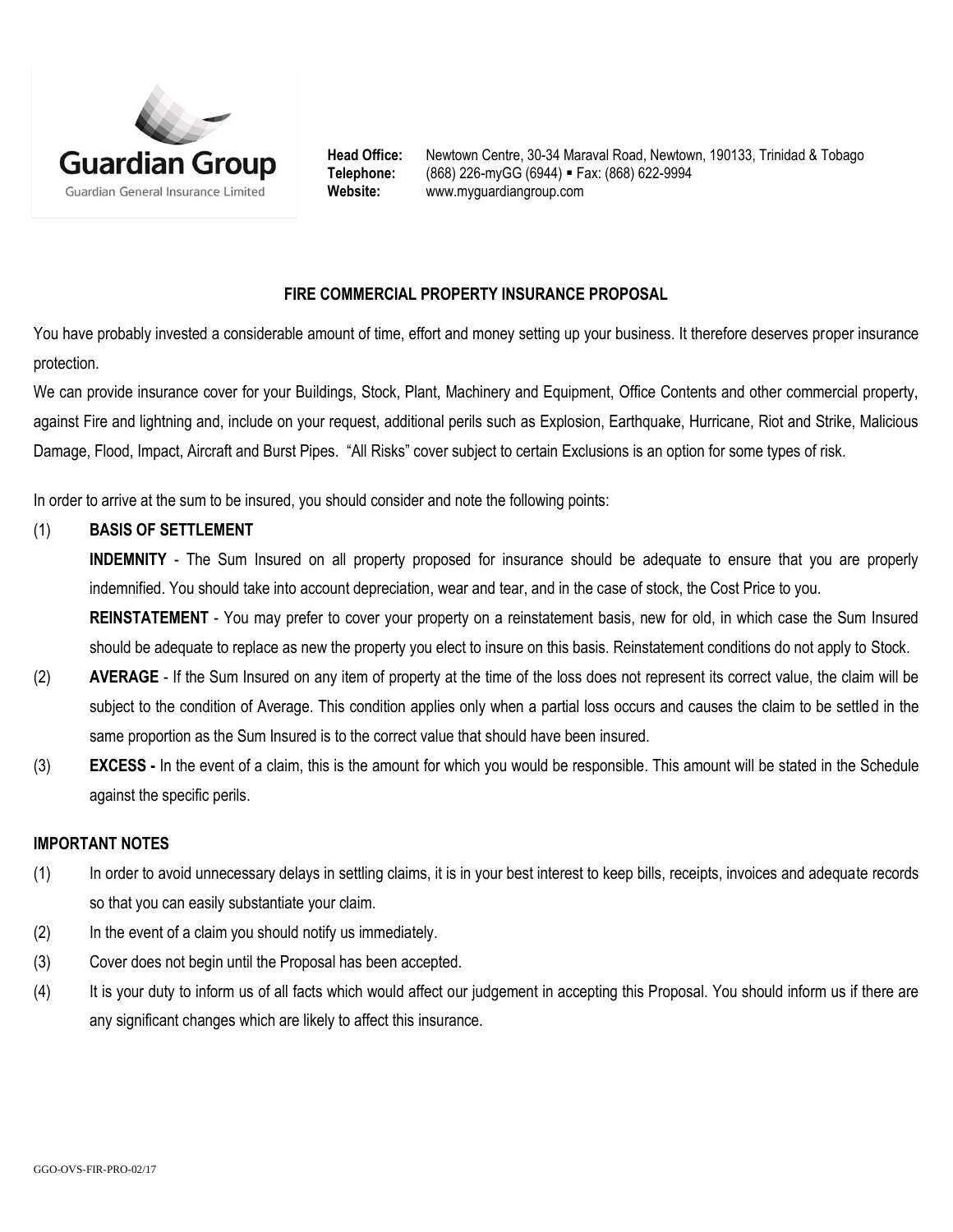# **EACH OF THESE QUESTIONS MUST BE ANSWERED COMPLETELY**

(Please use block capitals and do not leave blanks or answer a question with a dash)

| 1. |                                                                                                                                                                                                                                | Contact<br>(For Companies only)    |                                                                            |  |  |  |  |  |
|----|--------------------------------------------------------------------------------------------------------------------------------------------------------------------------------------------------------------------------------|------------------------------------|----------------------------------------------------------------------------|--|--|--|--|--|
|    |                                                                                                                                                                                                                                |                                    |                                                                            |  |  |  |  |  |
|    |                                                                                                                                                                                                                                |                                    |                                                                            |  |  |  |  |  |
|    | (d) Date of Birth (for individuals only) example and the state of Birth (for individuals only)                                                                                                                                 |                                    |                                                                            |  |  |  |  |  |
|    |                                                                                                                                                                                                                                |                                    |                                                                            |  |  |  |  |  |
|    | $(f)$ Email                                                                                                                                                                                                                    |                                    |                                                                            |  |  |  |  |  |
|    | (g) Business or Trade example and the set of the set of the set of the set of the set of the set of the set of the set of the set of the set of the set of the set of the set of the set of the set of the set of the set of t |                                    |                                                                            |  |  |  |  |  |
|    |                                                                                                                                                                                                                                |                                    |                                                                            |  |  |  |  |  |
|    |                                                                                                                                                                                                                                |                                    |                                                                            |  |  |  |  |  |
| 2. | Do you have other policies in force with us?                                                                                                                                                                                   | $YES$ $\square$                    | NO <sub>II</sub>                                                           |  |  |  |  |  |
|    |                                                                                                                                                                                                                                |                                    |                                                                            |  |  |  |  |  |
| 3. | Have you or anyone with a financial interest in this property ever suffered a loss, whether insured or not, from any<br>peril to be insured against at this or any other location?                                             |                                    | NO <sub>II</sub><br>$YES$ $\square$                                        |  |  |  |  |  |
|    | If 'YES', please state:                                                                                                                                                                                                        |                                    |                                                                            |  |  |  |  |  |
|    |                                                                                                                                                                                                                                |                                    |                                                                            |  |  |  |  |  |
|    | (mm/dd/yy)                                                                                                                                                                                                                     |                                    |                                                                            |  |  |  |  |  |
|    |                                                                                                                                                                                                                                |                                    |                                                                            |  |  |  |  |  |
| 4. | Have you or anyone with a financial interest in the property to be insured ever had an insurer:                                                                                                                                |                                    |                                                                            |  |  |  |  |  |
|    | (a) decline your proposal?                                                                                                                                                                                                     |                                    | YES □<br>NO <sub>II</sub>                                                  |  |  |  |  |  |
|    | (b) increase your premium?<br>(c) increase your excess?                                                                                                                                                                        |                                    | $YES$ $\square$<br>NO <sub>II</sub><br>$YES$ $\square$<br>NO <sub>II</sub> |  |  |  |  |  |
|    | (d) refuse to renew your policy?                                                                                                                                                                                               |                                    | $YES$ $\square$<br>NO <sub>1</sub>                                         |  |  |  |  |  |
|    | (e) cancel your policy?                                                                                                                                                                                                        |                                    | $YES$ $\square$<br>$NO$ $\square$                                          |  |  |  |  |  |
|    | If 'YES' to any of these, please state the reasons together with the name(s) of insurer(s)                                                                                                                                     |                                    |                                                                            |  |  |  |  |  |
|    |                                                                                                                                                                                                                                |                                    |                                                                            |  |  |  |  |  |
| 5. | (a) Do you keep detailed books of accounts?                                                                                                                                                                                    | $YES$ $\square$                    | NO <sub>II</sub>                                                           |  |  |  |  |  |
|    | (b) Are they available for inspection if necessary?                                                                                                                                                                            | $YES$ $\square$                    | NO <sub>II</sub>                                                           |  |  |  |  |  |
| 6. | (a) Did you make a gain during the last trading year?<br>(b) Do you anticipate being able to meet all Charges, Debts and Liabilities against you?                                                                              | $YES$ $\square$<br>$YES$ $\square$ | NO <sub>II</sub><br>NO <sub>1</sub>                                        |  |  |  |  |  |
|    | If 'NO', please state fully example and the state of the state of the state of the state of the state of the state of the state of the state of the state of the state of the state of the state of the state of the state of  |                                    |                                                                            |  |  |  |  |  |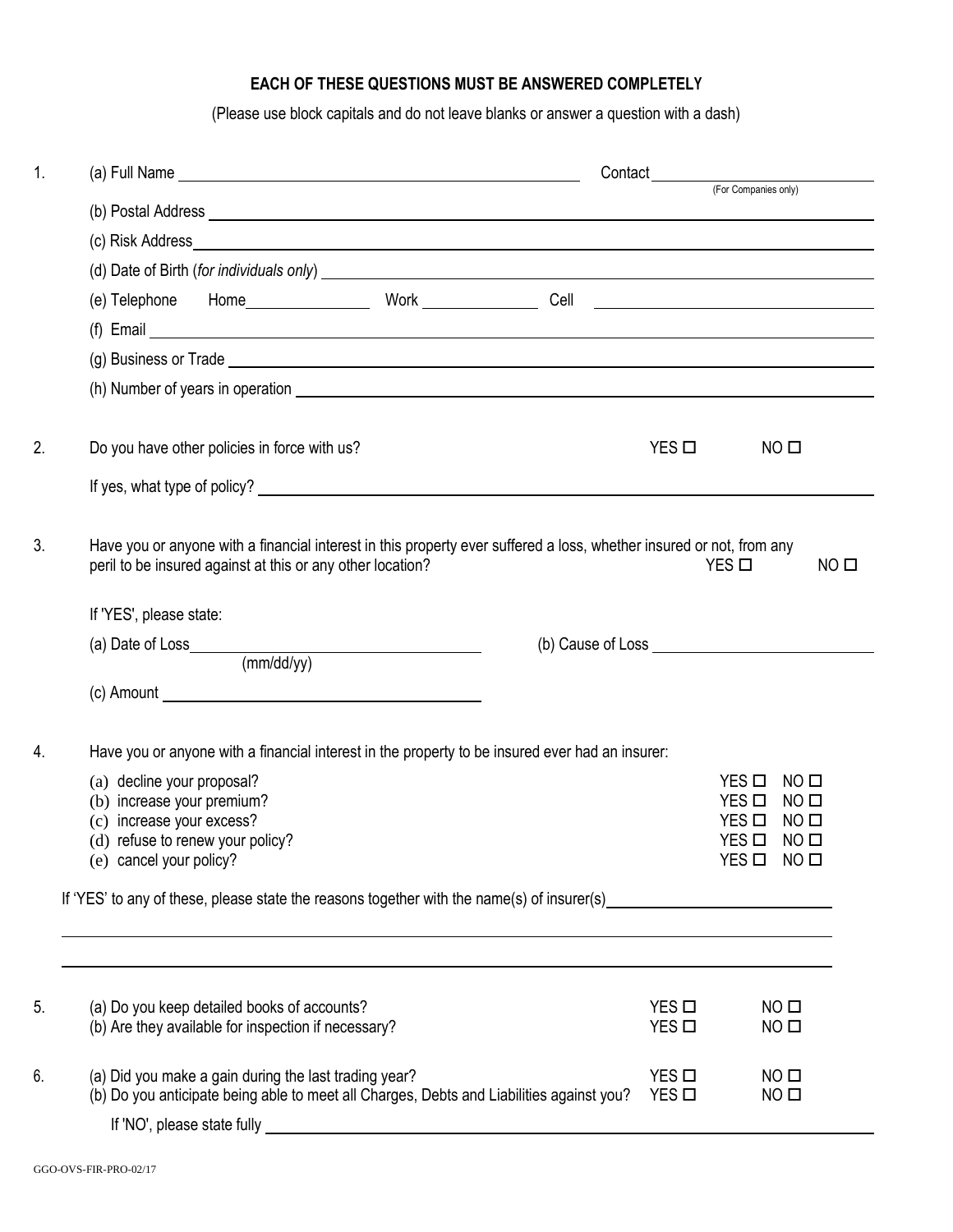| 7. | Have you or anyone having an interest in the property to be insured ever been convicted of any offence in connection with the<br>$YES$ $\square$<br>ownership of property or the operation of a business?<br>NO <sub>II</sub> |
|----|-------------------------------------------------------------------------------------------------------------------------------------------------------------------------------------------------------------------------------|
| 8. | Description of the Building:                                                                                                                                                                                                  |
|    |                                                                                                                                                                                                                               |
|    |                                                                                                                                                                                                                               |
|    | (c) Occupied by others as example and the set of the set of the set of the set of the set of the set of the set of the set of the set of the set of the set of the set of the set of the set of the set of the set of the set |
|    |                                                                                                                                                                                                                               |
|    | (e) Number of storeys including the ground floor example and the state of the state of storeys including the ground floor                                                                                                     |
|    | (f) External Walls are<br><b>Example 2</b> Concrete<br>$\square$ Wood<br>$\Box$ Concrete or Clay Blocks                                                                                                                       |
|    |                                                                                                                                                                                                                               |
|    | $\square$ Mixed, give the proportion of each material $\square$                                                                                                                                                               |
|    | (g) Interior Walls are $\square$ Concrete<br>□ Concrete or Clay Blocks<br>$\Box$ Wood                                                                                                                                         |
|    |                                                                                                                                                                                                                               |
|    |                                                                                                                                                                                                                               |
|    | $\Box$ Metal/Galvanised Iron $\Box$ Concrete<br>(h) Roof is                                                                                                                                                                   |
|    | (Asphalt, Clay, Concrete, Wood)                                                                                                                                                                                               |
|    | $\Box$ Single ply (thickness) $\Box$ Concrete/Clay tiles                                                                                                                                                                      |
|    | $\square$ Mixed, give the proportion of each material $\square$                                                                                                                                                               |
|    | $\Box$ Hipped<br>(i) Roof Design/Structure $\Box$ High pitched<br>Flat<br>п<br>□<br>Gable                                                                                                                                     |
|    | $\Box$ Metal or bolt anchors $\Box$ Nailed to wall<br>(j) Roof anchor<br>$\Box$ No anchorage                                                                                                                                  |
|    | $\Box$ Not applicable (e.g. Roof is concrete slabs)                                                                                                                                                                           |
|    | $\square$ Wood<br>$\Box$ Concrete<br>(k) Floors are                                                                                                                                                                           |
|    | $\Box$ Mixed; give the proportion of each material                                                                                                                                                                            |
|    | Was a qualified Engineer involved in the design of the foundation works? YES $\Box$<br>NO <sub>II</sub><br>UNKNOWN O<br>(1)                                                                                                   |
|    | (m) Was your property valued by a qualified valuator within the last 3 to 5 years?<br>$YES$ $\square$<br>NO <sub>II</sub><br>If 'YES', please provide us with a copy.                                                         |
|    | (n) Is the building equipped with:                                                                                                                                                                                            |
|    | (i) Fire Extinguishing/Protection devices e.g. Fire Extinguishers,<br>Hose Reels, Alarms etc?<br>$YES$ $\square$<br>NO <sub>II</sub>                                                                                          |
|    |                                                                                                                                                                                                                               |
|    | ?<br>$YES$ $\square$<br>NO <sub>II</sub><br>(ii) Security/security devices e.g. Guards, Watchmen, Security Alarms                                                                                                             |
| 9. | Particulars of Buildings within 20 feet/6 metres, eave to eave:                                                                                                                                                               |
|    |                                                                                                                                                                                                                               |
|    |                                                                                                                                                                                                                               |
|    |                                                                                                                                                                                                                               |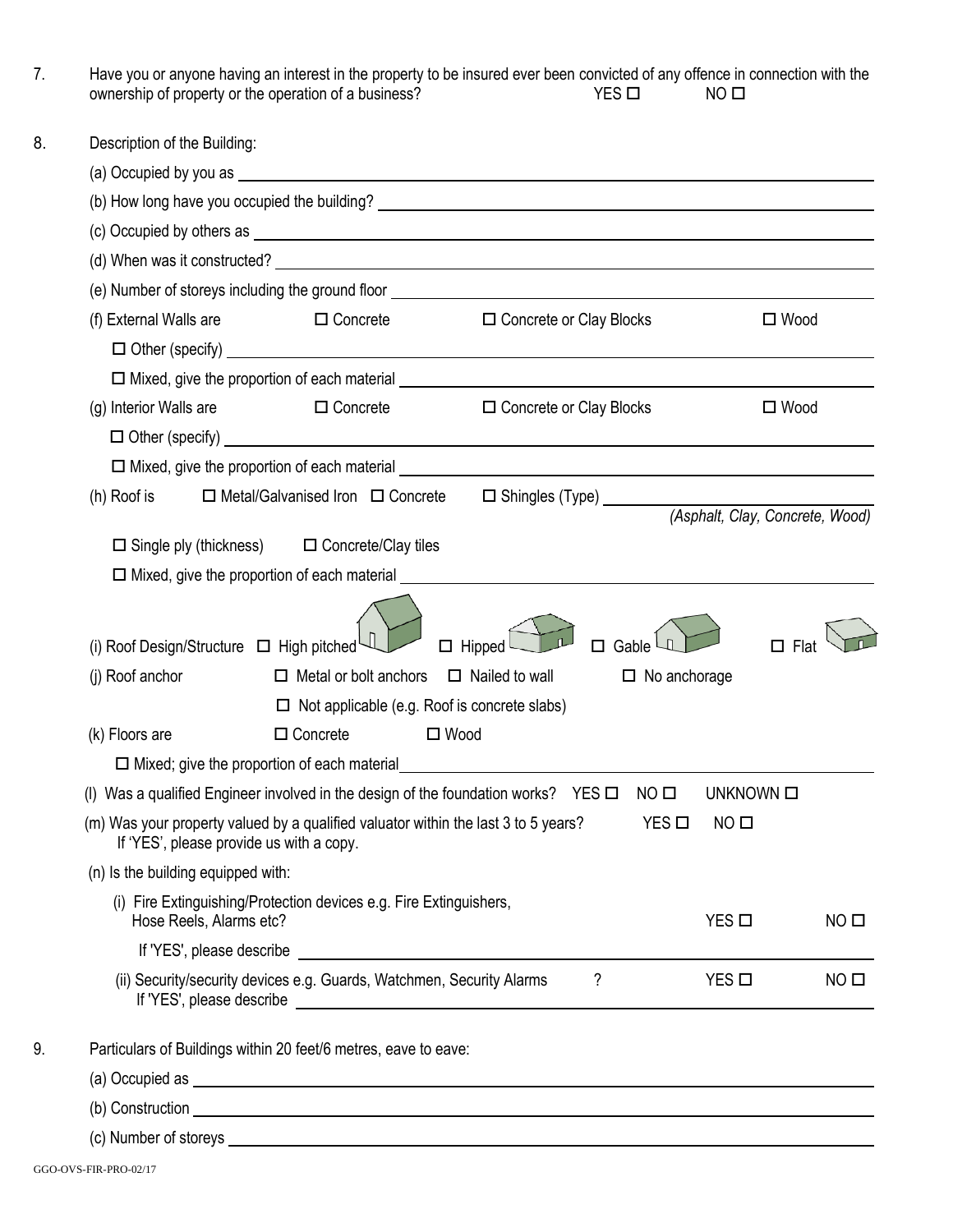| 10.                                                                      | If the building is to be insured, is any portion of the building |                                                                                                                                    |                     |                                 |                 |                                            |                  |
|--------------------------------------------------------------------------|------------------------------------------------------------------|------------------------------------------------------------------------------------------------------------------------------------|---------------------|---------------------------------|-----------------|--------------------------------------------|------------------|
|                                                                          | $\Box$ Vacant                                                    |                                                                                                                                    | $\Box$ Unoccupied   | $\square$ Seasonally unoccupied |                 |                                            |                  |
|                                                                          |                                                                  |                                                                                                                                    |                     |                                 |                 |                                            |                  |
| 11.                                                                      |                                                                  | Are there any existing insurances on any of the property to be insured?                                                            |                     |                                 |                 | $YES$ $\square$                            | NO <sub>II</sub> |
| 12.                                                                      |                                                                  | Give details of any Mortgage or other such interest <b>container and all any of the set of any Mortgage or other such interest</b> |                     |                                 |                 |                                            |                  |
|                                                                          |                                                                  |                                                                                                                                    |                     |                                 |                 |                                            |                  |
| 13.                                                                      |                                                                  | What type of cover do you require?                                                                                                 | All Risks $\square$ | Fire & Perils $\Box$            |                 |                                            |                  |
|                                                                          |                                                                  | If Fire & Perils, indicate which perils:                                                                                           |                     |                                 |                 |                                            |                  |
|                                                                          |                                                                  | $\Box$ Explosion $\Box$ Earthquake                                                                                                 | $\Box$ Hurricane    | $\Box$ Impact                   | $\square$ Flood | $\Box$ Riot and Strike                     |                  |
|                                                                          |                                                                  | $\Box$ Aircraft $\Box$ Malicious Damage                                                                                            | $\Box$ Burst Pipes  | $\square$ Bush Fire             |                 | $\Box$ Smoke $\Box$ Spontaneous Combustion |                  |
|                                                                          |                                                                  |                                                                                                                                    |                     |                                 |                 |                                            |                  |
|                                                                          |                                                                  |                                                                                                                                    |                     |                                 |                 |                                            |                  |
| 14.                                                                      |                                                                  | Period of insurance, from $\frac{1}{(mm/dd/yy)}$ to $\frac{1}{(mm/dd/yy)}$ and any subsequent annual                               |                     |                                 |                 |                                            |                  |
| period for which you shall pay and we agree to accept a renewal premium. |                                                                  |                                                                                                                                    |                     |                                 |                 |                                            |                  |